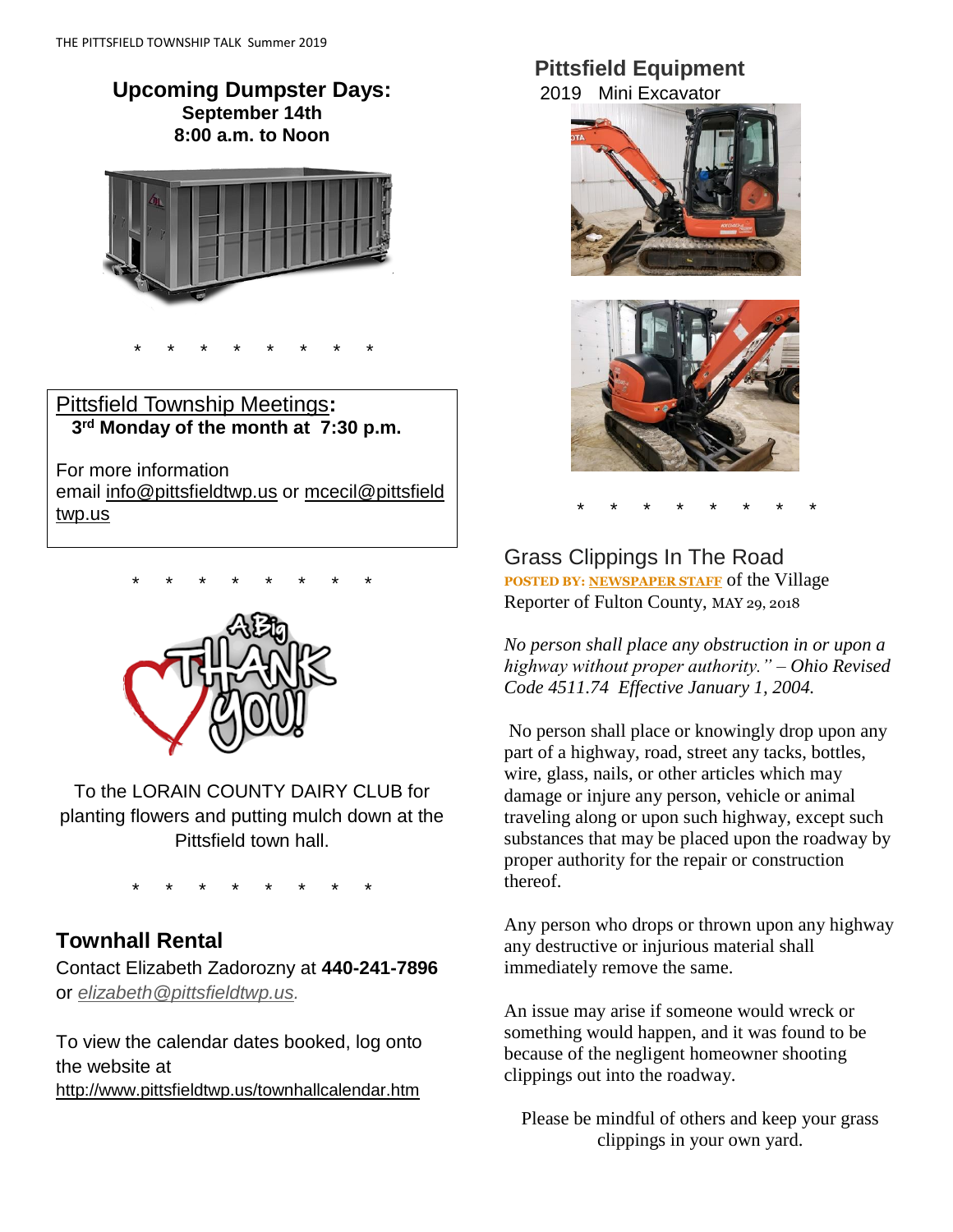# **Leadership-Compassion-Awareness-Dedication-Advocacy**

With the opioid use in this country, it is nice to know that there are organizations that can educate and help people in need.

The LCADA Way is a private, non-profit organization delivering innovative, outcome-driven programs. We utilize an individualized approach to addiction and mental health treatment, education, prevention and recovery support services for residents in Lorain, Medina and surrounding counties.

Lorain County Alcohol and Drug Abuse Services, Inc. (LCADA) was incorporated in July, 1981, as a result of a merger between Lorain County Council on Alcoholism and Midway Health Center. Since the merger, we have restructured and continued to expand our programs and services. In October 2015 we changed our name to The LCADA Way.

The LCADA Way highlights our unique approach centered around Leadership, Compassion, Awareness, Dedication & Advocacy. This approach allows us to serve the community and help individuals on the road to wellness and recovery.

### **Leadership | Compassion | Awareness | Dedication | Advocacy**

In November 2015, The LCADA Way expanded its services into Medina County with the opening of its second Wellness Center, The LCADA Way Medina Wellness Center. This a sister to the Avon Lake Wellness Center. Both centers are vibrant health care facilities for individuals and families to access services in a convenient and supportive atmosphere. The LCADA Way also has four additional service locations in Lorain County.

The LCADA Way is dedicated to transforming individual lives, families and communities suffering from alcohol abuse, substance abuse and behavioral health issues and developing itself as a Center of Clinical Excellence for education, prevention and treatment. To assist individuals on the road to wellness and recovery The LCADA Way provides a full array of behavioral health care services tailored to be gender and culturally appropriate based on individual client needs.

[Men's Services](https://thelcadaway.org/services/mens-services) [Women's](https://thelcadaway.org/services/womens-services) Services [Adolescent Services](https://thelcadaway.org/services/adolescent-services) [Prevention & Education Services for](https://thelcadaway.org/services/family-services)  [Families](https://thelcadaway.org/services/family-services) [Prevention Services](https://thelcadaway.org/services/prevention-services) [Prevention & Education Services for](https://thelcadaway.org/services/services-for-employers)  [Businesses](https://thelcadaway.org/services/services-for-employers) [Problem Gambling Services](https://thelcadaway.org/services/problem-gambling-services) [Wadsworth Wellness Center Services](https://thelcadaway.org/services/wadsworth-wellness-center-services) [Medina Wellness Center Services](https://thelcadaway.org/services/medina-wellness-center-services) [Mental Health Services](https://thelcadaway.org/services/mental-health-services) Substance Abuse Professionals

The LCADA Way is certified by the Ohio Department of Mental Health and Addiction Services (ODMAS) and The Joint Commission.

### **SERVICES ARE AVAILABLE AT THESE CENTERS**

| Avon Lake | Elyria |
|-----------|--------|
| Lorain    | Medina |

# Get Help

Lorain\Cuyahoga (440) 989-4900 (330) 952-1544 - Medina (419) 871-8500 – Erie

Their extensive website contains a great deal of information on education and help: <https://thelcadaway.org/>

\* \* \* \* \* \* \* \*